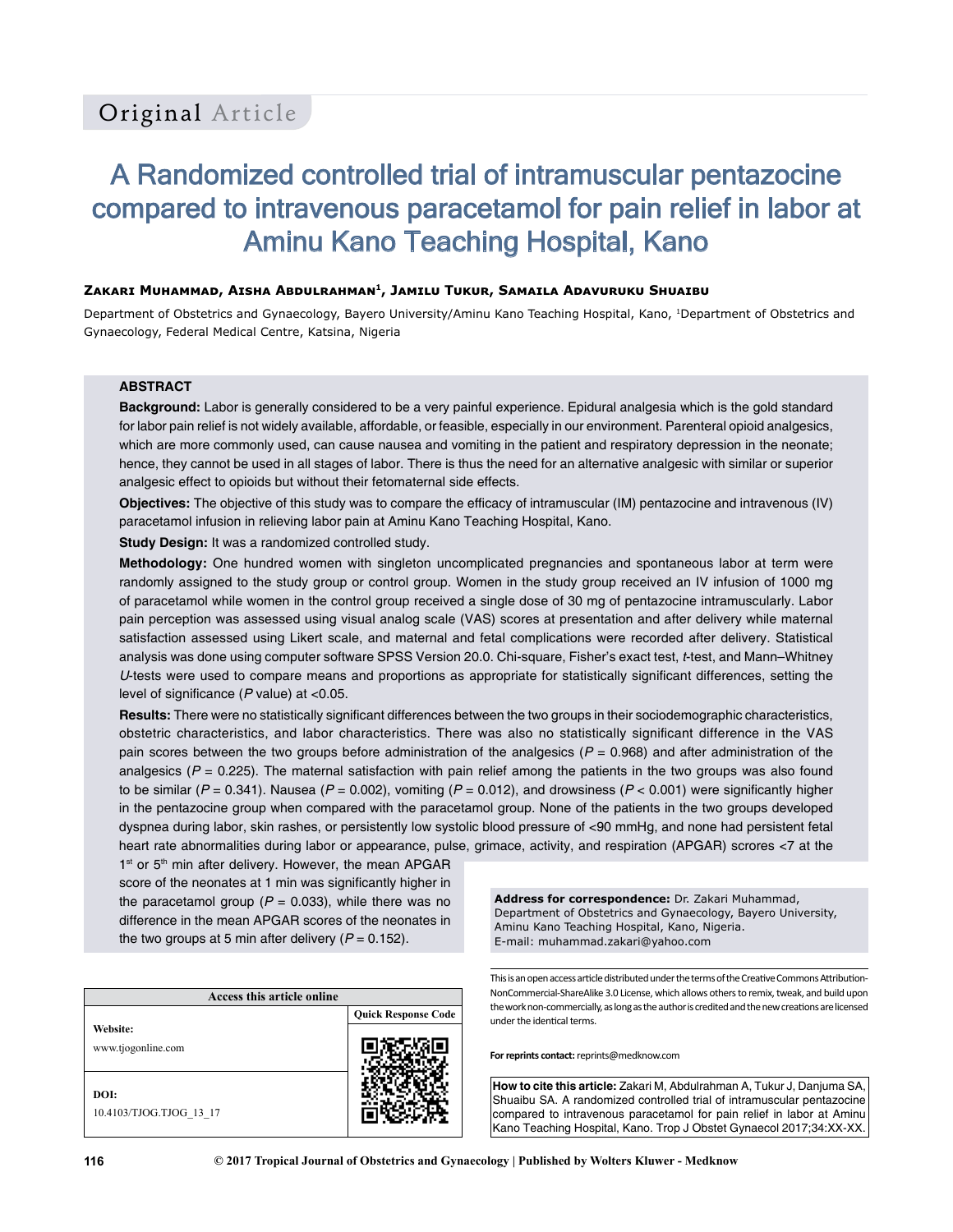**Conclusion:** The analgesic efficacy of IV paracetamol was similar to that of IM pentazocine in labor, with similar levels of maternal satisfaction with pain relief, but IV paracetamol was associated with significantly lower rates of adverse effects.

**Key words:** Labor; pain relief; paracetamol; pentazocine.

# Introduction

Labor is generally considered to be a very painful experience. Labor pain has been described as the worst pain that some women may experience in their lifetime. Majority of patients in developing countries do not receive any analgesia in labor. A study conducted in Maiduguri, on desire for pain relief in labor revealed that 81.6% of women would like pain relief in labor, but only 11% received analgesia, with 65.1% describing labor pain as severe.[1]

Pain results in physiologic effects as well as sensory and emotional responses. Labor pain which results in marked increase in minute ventilation and oxygen consumption during contractions, can cause severe respiratory alkalosis and a left shift of the maternal oxyhemoglobin dissociation curve, thus diminishing oxygen transfer to the fetus. Compensatory hypoventilation between contractions may cause transient maternal hypoxemia, and potentially, fetal hypoxemia. These periods of hypoventilation may be exacerbated by analgesic techniques that result in respiratory depression such as systemic opioid analgesia.<sup>[2]</sup> Pain during labor has also been correlated with the development of posttraumatic stress disorder.[3]

A wide range of methods for pain relief in labor have been described. Nonpharmacological interventions such as hypnosis, biofeedback, intracutaneous or subcutaneous sterile water injection, immersion in water, aromatherapy, relaxation techniques (yoga, music, audio), acupuncture or acupressure, manual methods (massage, reflexology), and transcutaneous electrical nerve stimulation primarily aim to help women cope with pain in labor, whereas the pharmacological interventions such as inhaled analgesia, opioids, nonopioid drugs, local anesthetic nerve blocks, epidural and intrathecal injections of local anesthetics, or opioids (or both) primarily aim to relieve the pain of labor.[4]

It has been proven that epidural analgesia, when compared with other methods, provides superior analgesia for labor.[5] However, it is not always feasible, affordable, or available, especially in our environment. Parenteral opioids are popularly used for labor pain relief. Pentazocine, an opioid analgesic, is the drug used for labor pain relief in our center. Opioids may cause nausea and vomiting and delayed gastric emptying which increases risk of aspiration should a general anesthetic be required in an emergency situation. All opioids cross the placenta. In utero, opioid exposure results in a slower fetal heart rate and decreased beat-to-beat variability. There is also a risk of neonatal respiratory depression as a result of which they cannot be administered in all stages of labor.[6] There is thus the need for an alternative analgesic with similar or superior analgesic effect to opioids but without their fetomaternal side effects.

Paracetamol is a nonopiate analgesic. Studies examining analgesic efficacy of paracetamol in obstetric cases such as abortion, postoperative pain after Caesarean delivery, and perineal pain after child birth have proposed that paracetamol is an effective analgesic.<sup>[7-10]</sup> Paracetamol infusion has been found to have comparable or superior analgesic efficacy to pethidine, tramadol, and placebo when used as a labor analgesic.[11-14] There is insufficient data in our environment looking at the efficacy and safety of intravenous (IV) paracetamol in relieving labor pain. The purpose of this study is to compare the efficacy of intramuscular (IM) pentazocine and IV paracetamol infusion in relieving labor pain at Aminu Kano Teaching Hospital, Kano. If the analgesic effect of IV paracetamol is found to be comparable or superior to that of pentazocine, then it can provide an opportunity to improve pain management in labor.

## Methodology

This was a randomized controlled trial carried out at Aminu Kano Teaching Hospital, Kano, from November 2015 to March 2016 after obtaining approval from the Research Ethics Committee of the hospital.

The sample size was calculated using the formula:[15]

$$
n = \frac{(Z_{\alpha} + Z_{\beta})^2 S^2}{d^2}
$$

Forty-four women were required in each group to achieve a power of 95% and Type 1 error of 0.05. To make up for those who could later be excluded from the study, 10% was added, giving a minimum sample size of 48. This was rounded up and 50 patients were recruited in each group. The data were collected over 5 months.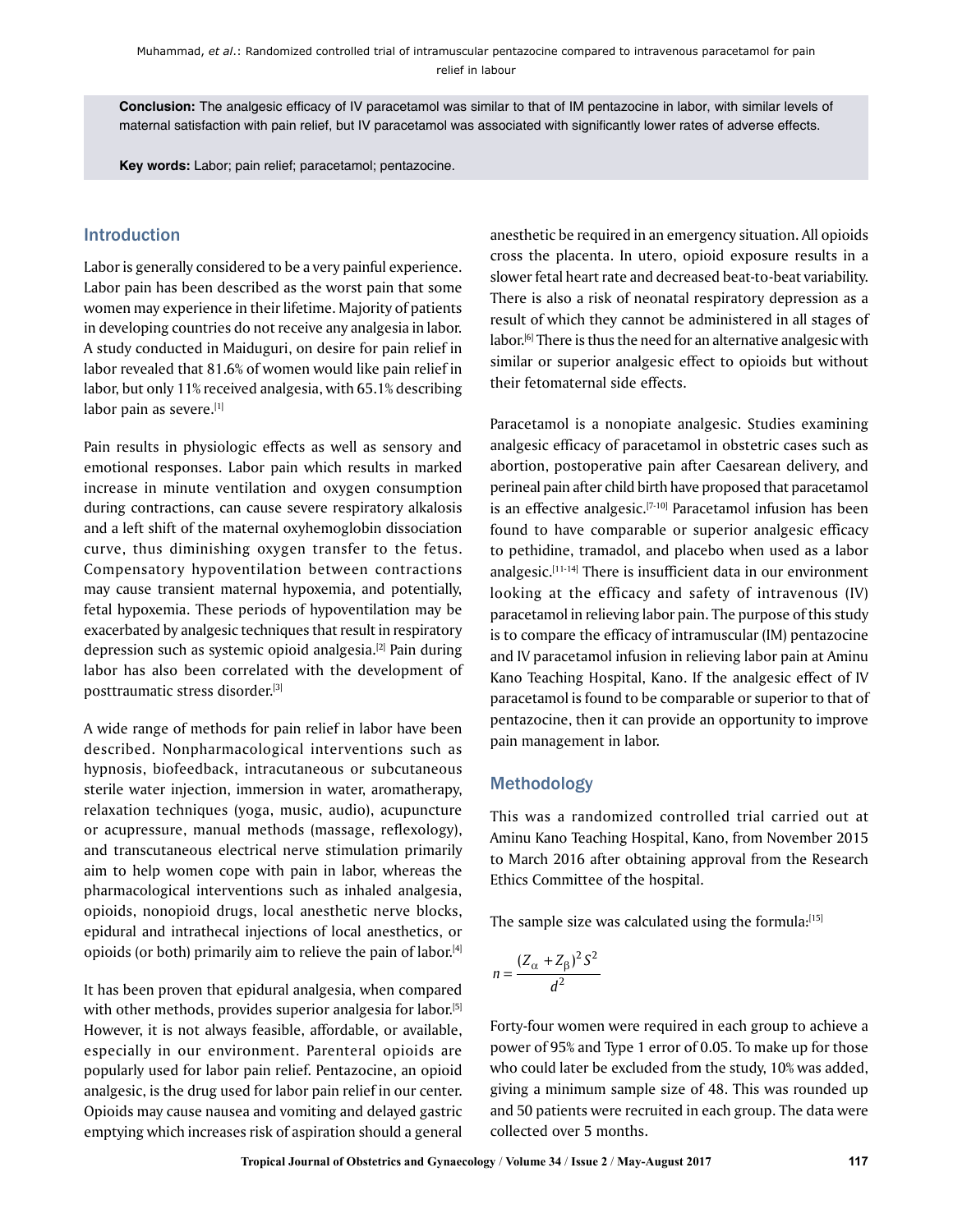All pregnant women who presented with spontaneous onset of labor, a singleton live fetus at term in active phase of labor with cervical dilatation of 4–6 cm and consented to participate in the study were included in the study. The patients who were excluded were those who did not consent to participate and those who presented with preterm labor, multiple gestation, fetal heart rate abnormalities or intrauterine fetal death, previous caesarean section, fetal presentation other than cephalic as well as malposition of the fetal head, medical disorders including history of cardiac, liver and renal disease, history of hypersensitivity to pentazocine or paracetamol, complications such as antepartum hemorrhage, polyhydramnious, premature rupture of membranes, or use of any kind of analgesia before recruitment.

## Sampling technique and randomization

A single-blind simple random sampling method was used in this study to recruit the subjects. Group A was the study group and the patients in that group received IV infusion of paracetamol. Group B was the control group and the patients in that group received IM pentazocine. Patients were assigned to either of the two groups by balloting. Two sets of 50 opaque envelopes containing pieces of paper labeled as A or B were prepared by a research assistant who did not participate in data collection. All 100 envelopes were mixed thoroughly and placed in a box in the labor ward. An envelope was given to each consecutive patient who consented and satisfied the inclusion criteria. The researcher did not know which group the patient belonged to before the end of the study.

## Data collection techniques and tools

Eligible women who presented to the labor ward in labor were consecutively recruited into the study until the required sample size is obtained. The patients were recruited by the researcher and the two trained research assistants. The participants signed a written consent before participation. At the time of admission history was taken, antenatal records of the patient were reviewed, and clinical examination as well as a bed side ultrasound scan were done to exclude any of the exclusion criteria. Patients who fulfilled the inclusion criteria were recruited. The sociodemographic data (age, marital status, tribe, religion, occupation, and educational status) and obstetric data of the patients (parity, last menstrual period, estimated date of delivery, epidural-general anesthesia, use of analgesia in a previous pregnancy) were recorded in the questionnaire. The initial pain perception was also assessed using the VAS at admission before randomization and recorded in millimeters. All patients had IV access with a size 18 G cannula secured and artificial rupture of membranes done at admission if there was no contraindication. Patients were recruited in the admission room, then taken to the nurse

in the delivery room who then did the randomization and drug administration. An envelope was opened by a nurse and the analgesic was administered. The nurse then recorded the patient's serial number and group in a book that was provided and kept in the labor ward till the end of the data collection.

Patients in Group A (study group) received an IV infusion of 1000 mg paracetamol in 100 ml solution over 15 min using a standard gravity-dependent IV infusion set, in which each 20 drops give 1 ml (infusion rate was about 130 drops/min). At the same time, patients in Group B received 30 mg of IM pentazocine injection in the gluteal region. Only a single dose was used in both groups after randomization and repeat doses were not administered. A partograph was filled at admission for all patients, and monitoring was commenced 20 min later to allow time for randomization and drug administration.

During the first stage of labor, the fetal heart rate was monitored using intermittent auscultation with a sonicaid every 15 min (during and immediately after uterine contractions). Persistent fetal heart rate abnormalities were defined in this study as the presence of fetal tachycardia (heart rate more than 160 beats/min) or bradycardia (heart rate <110 beats/min) or fetal heart rate decelerations lasting for more than 30 min.

Maternal vital signs were monitored hourly, uterine contractions were also monitored hourly, and pelvic examination was done 4 hourly. Fetal heart rate was monitored every 5 min in the second stage of labor with the same sonicaid. The third stage of labor was managed actively in all patients.

A resuscitation tray was made available in the labor ward containing naloxone, promethazine, IV fluids, syringes, and infusion giving sets. Furthermore, a neonatologist was to be present at delivery for neonatal resuscitation where persistent fetal heart rate abnormalities were found.

The severity of labor pain and maternal satisfaction with pain relief was assessed 1 h after delivery in both groups. Again, the severity of the labor pain was assessed using the VAS and the score recorded in millimeters, while maternal satisfaction with pain relief was assessed in both groups using the Likert scale. Appearance, pulse, grimace, activity, and respiration (APGAR) score of neonate in 1 and 5 min, presence of persistent fetal heart rate abnormalities during labor, and the duration of labor were also determined after delivery and recorded in the questionnaire. The incidence of maternal complications including nausea, vomiting, dyspnea, skin rash, and systolic blood pressure <90 mmHg were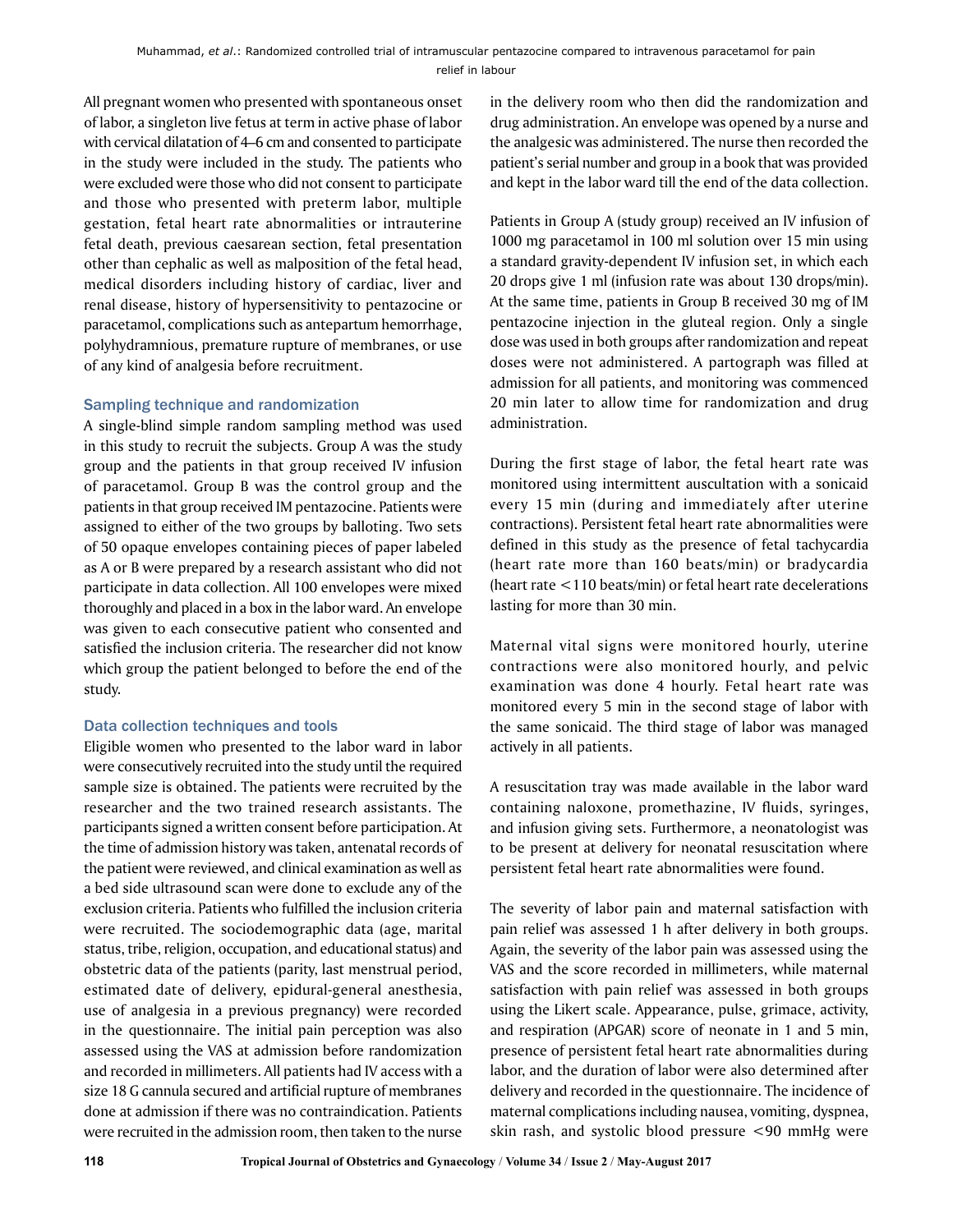recorded in each group 2 h after delivery. The researcher and four trained assistants (resident doctors in the Department of Obstetrics and Gynecology), all of whom did not know which drug was administered to the patient by the nurse, monitored the labor, and administered the questionnaire. The patients group was obtained from the record book and recorded on her questionnaire before data analysis.

All patients who eventually had augmentation of labor, instrumental delivery, or Caesarean section were to be excluded from the study, but all had normal vaginal delivery and none was excluded from the study.

#### Outcome measures

- Maternal: Maternal labor pain score, maternal satisfaction with pain relief, drowsiness during labor, nausea and vomiting in labor
- Fetal and neonatal: Persistent fetal heart rate abnormalities, APGAR score <7 at 1 min, and APGAR score <7 at 5 min.

# Statistical analysis

Information obtained at the end of the study was processed using the SPSS 20.0 statistical program (IBM Corp. Released 2011, IBM SPSS Statistics for Windows, Version 20.0 Armonk, NY, USA). Categorical data were expressed as frequencies and percentages and analyzed by Chi-square and Fisher's exact tests. Normally distributed continuous data were described using mean and standard deviation and was analyzed using Student's *t*-test, while continuous variables that were not normally distributed were analyzed using Mann–Whitney *U*-test. Paired *t*-test was used to analyze the difference in the mean VAS scores in each group before and after administration of the analgesic to determine whether the reduction in the pain score was statistically significant. The results were presented in tables. *P* < 0.05 was determined to be statistically significant.

# **Results**

The study was carried out in the labor ward of Aminu Kano Teaching Hospital, Kano, from November 2015 to March 2016. None of the patients was withdrawn from the study after recruitment, and all had vaginal deliveries. Relevant data were collected and analyzed in all the patients.

Table 1 shows the sociodemographic characteristics of the patients. The mean age of the patients in the study group was  $26.9 \pm 4.76$  years while the mean age of patients in the control group was  $27.1 \pm 4.35$  years, the difference was not statistically significant  $(P = 0.827)$ . Generally, there were no statistically significant differences in the sociodemographic characteristics of the patients in the two groups.

#### **Table 1: Sociodemographic characteristics of patients**

| <b>Variable</b>           | Group A         | Group B         | <b>Test</b>           | P |
|---------------------------|-----------------|-----------------|-----------------------|---|
|                           | $(n = 50)$      | $(n=50)$        |                       |   |
| Mean $age \pm SD$ (years) | $26.9 \pm 4.76$ | $27.1 \pm 4.35$ | $t = -0.22$ 0.827     |   |
| Tribe, $n$ $%$            |                 |                 |                       |   |
| Hausa                     | 24 (48.0)       | 25 (50.0)       | $\chi^2$ = 2.46 0.653 |   |
| Fulani                    | 9(18.0)         | 6(12.0)         |                       |   |
| Yoruba                    | 8(16.0)         | 5(10.0)         |                       |   |
| Igbo                      | 6 (12.0)        | 10(20.0)        |                       |   |
| Others*                   | 3(6.0)          | 4(8.0)          |                       |   |
| Religion, n (%)           |                 |                 |                       |   |
| Islam                     | 39 (78.0)       | 32 (64.0)       | $\chi^2$ = 2.38 0.123 |   |
| Christianity              | 11 (22.0)       | 18 (36.0)       |                       |   |
| Occupation, n (%)         |                 |                 |                       |   |
| Housewife                 | 21 (42.0)       | 23 (46.0)       | $\chi^2$ = 2.87 0.580 |   |
| Trader/business<br>woman  | 11 (22.0)       | 8(16.0)         |                       |   |
| Teacher/lecturer          | 6(12.0)         | 11 (22.0)       |                       |   |
| Civil servant             | 5(10.0)         | 3(6.0)          |                       |   |
| Others**                  | 7(14.0)         | 5(10.0)         |                       |   |
| Education, n (%)          |                 |                 |                       |   |
| Quranic education         | 3(6.0)          | 1(2.0)          | $\chi^2$ = 2.38 0.497 |   |
| Primary education         | 2(4.0)          | 4(8.0)          |                       |   |
| Secondary education       | 19 (38.0)       | 23 (46.0)       |                       |   |
| Tertiary education        | 26 (52.0)       | 22 (44.0)       |                       |   |

<sup>\*</sup>Others - Nupe, Ebira, Kanuri, Ijaw; \*\*Others - banker, hair dresser, tailor; SD - Standard deviation

Table 2 shows the obstetric and labor characteristics of the patients. There were no statistically significant differences between the two groups in terms of their obstetric and labor characteristics in this study.

Table 3 shows the pain perception scores of the patients and the maternal satisfaction with pain relief. The mean VAS scores at admission before administration of the analgesic was 97.5  $\pm$  4.52 mm in the study group and 97.6  $\pm$  5.28 mm in the control group, and these scores were statistically similar  $(P = 0.968)$ . The mean VAS scores after administration of the analgesic was  $77.6 \pm 10.59$  mm in the study group and 75.3  $\pm$  9.84 mm in the control group, and these scores were also statistically similar  $(P = 0.225)$ . In the study group, administration of IV paracetamol was associated with a reduction in the mean VAS pain score from  $97.5 \pm 4.52$ to 77.6  $\pm$  10.59 mm, and this reduction in pain score was statistically significant (*P* < 0.001). Similarly, administration of IM pentazocine in the control group was associated with a reduction in the mean VAS pain score from  $97.6 \pm 5.28$ to 75.3  $\pm$  9.84 mm and the difference was statistically significant  $(P < 0.001)$ . The mean differences between the VAS scores before and after analgesic administration in the two groups were  $19.0 \pm 9.08$  and  $22.3 \pm 8.48$  mm in the study and control groups, respectively, and there was also no statistically significant difference between the two groups  $(P = 0.179)$ .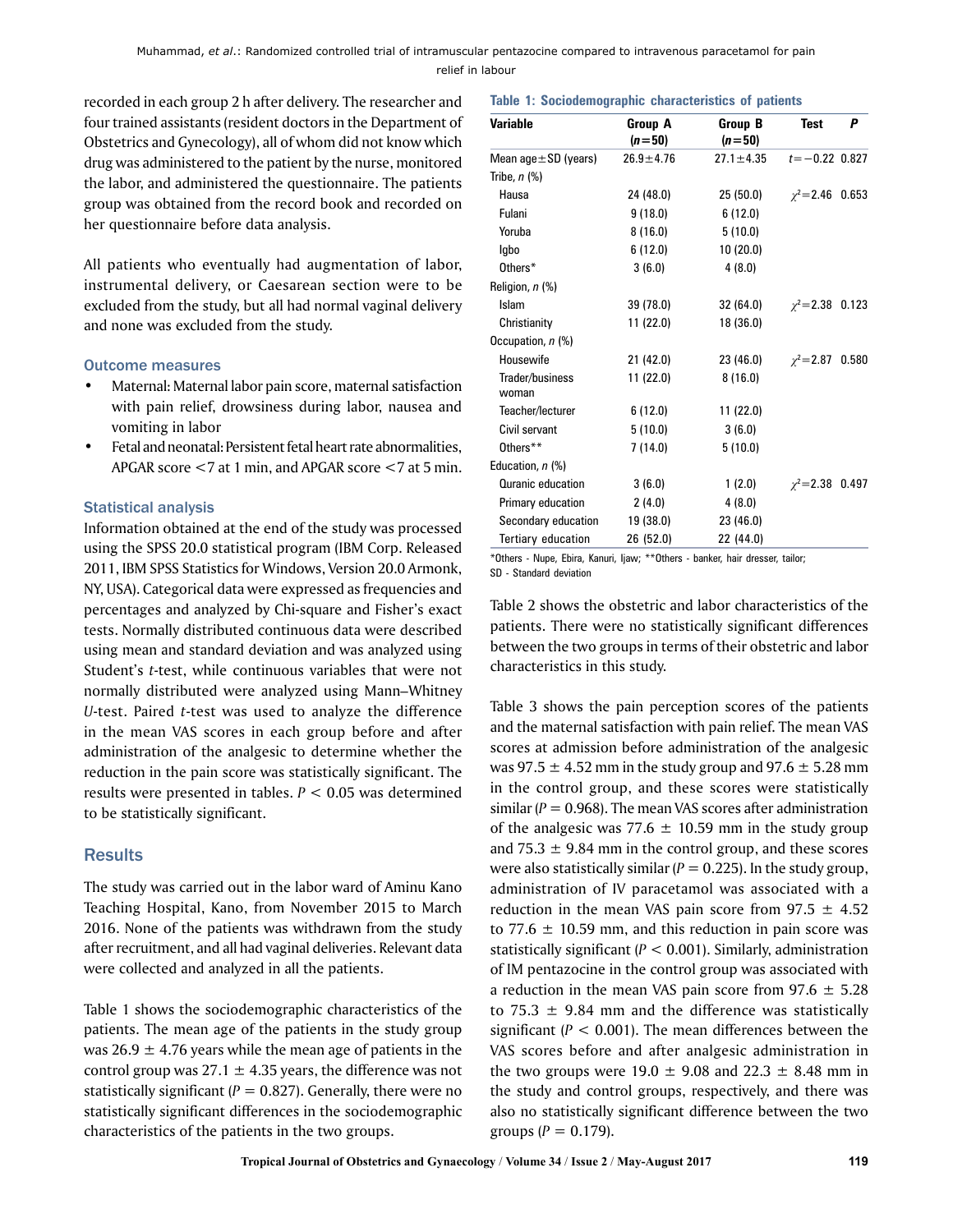The maternal satisfaction, as assessed by the Likert scale, showed that most of the patients in the two groups were somewhat satisfied with the pain relief provided by the analgesic that was administered (54.0% in the study group and 62.0% in the control group), the difference was not statistically significant  $(P = 0.341)$ . Generally, there were no statistically significant differences in the pain perception and maternal satisfaction with pain relief in patients between the two groups.

Table 4 shows the maternal and the fetal outcome. Nausea ( $P = 0.002$ ), vomiting ( $P = 0.012$ ), and drowsiness  $(P < 0.001)$  were significantly higher in the pentazocine group when compared with the paracetamol group. None of the patients in the two groups developed dyspnea during labor, skin rashes, or persistently low systolic blood pressure of <90 mmHg, and none had persistent fetal heart rate

**Table 2: Obstetric and labor characteristics of patients**

abnormalities during labor or APGAR scores of  $<$  7 at the 1st or 5th min after delivery. However, the mean APGAR score of the neonates at 1 min was significantly higher in the paracetamol group  $(P = 0.033)$ , while there was no difference in the mean APGAR scores of the neonates in the two groups at 5 min after delivery  $(P = 0.152)$ .

# **Discussion**

In this study, the difference in the pain perception following administration of the analgesic during labor between the two groups was not statistically significant as shown by statistically similar mean VAS scores. This shows that the efficacy of IV paracetamol infusion during labor is similar to that of IM pentazocine in providing pain relief. Generally, there is paucity of studies in which IV paracetamol was compared with IM pentazocine for pain relief during labor.

| <b>Variable</b>                        | Group A $(n=50)$        | Group B $(n=50)$      | <b>Test</b>   |       |
|----------------------------------------|-------------------------|-----------------------|---------------|-------|
| Mean parity $\pm$ SD                   | $2.5 \pm 1.75$          | $2.3 \pm 1.52$        | $t = 0.61$    | 0.543 |
| Mean gestational age (weeks)           | $39.2 \pm 1.04$         | $39.3 \pm 0.98$       | $t = -0.50$   | 0.621 |
| Median duration of labor and IQR (min) | 284.0/5 (257.75-317.00) | 284.0 (252.50-320.25) | $U = 1210.00$ | 0.783 |
| Mean EBL (mL)                          | $248.0 \pm 74.20$       | $250.0 \pm 69.25$     | $t = -0.14$   | 0.889 |
| Mean fetal weight (kg)                 | $3.2 \pm 0.24$          | $3.1 \pm 0.25$        | $t = 0.82$    | 0.415 |

IQR - Interquartile range; SD - Standard deviation; EBL - Estimated blood loss

#### **Table 3: Pain perception and maternal satisfaction with pain relief**

| <b>Variable</b>                       | Group A $(n=50)$ | Group B $(n=50)$ | Test            | P     |
|---------------------------------------|------------------|------------------|-----------------|-------|
| Mean VAS scores before analgesia (mm) | $97.5 \pm 4.52$  | $97.6 \pm 5.28$  | $t = -0.041$    | 0.968 |
| Mean VAS scores after analgesia (mm)  | $77.6 \pm 10.59$ | $75.3 \pm 9.84$  | $t = 1.14$      | 0.255 |
| Mean difference in VAS scores (mm)    | $19.9 + 9.08$    | $22.3 \pm 8.48$  | $t = -1.35$     | 0.179 |
| Maternal satisfaction, n (%)          |                  |                  |                 |       |
| Somewhat dissatisfied                 | 2(4.0)           |                  | $\chi^2 = 3.35$ | 0.341 |
| Neither dissatisfied or satisfied     | 11(22.0)         | 7(14.0)          |                 |       |
| Somewhat satisfied                    | 27(54.0)         | 31(62.0)         |                 |       |
| Very satisfied                        | 10(20.0)         | 12(24.0)         |                 |       |

VAS - Visual analog scale

#### **Table 4: Maternal and fetal outcome**

| <b>Variable</b>          | Group A $(n=50)$ | Group B $(n=50)$ | <b>Test</b>         | P          |
|--------------------------|------------------|------------------|---------------------|------------|
| Nausea, n (%)            |                  |                  |                     |            |
| Yes                      | 2(4.0)           | 13(26.0)         | $\chi^2 = 9.49$     | $0.002*$   |
| No                       | 48 (96.0)        | 37 (74.0)        |                     |            |
| Vomiting, $n$ (%)        |                  |                  |                     |            |
| Yes                      | 0                | 6(12.0)          | Fisher's exact test | $0.012*$   |
| No                       | 50 (100.0)       | 44 (88.0)        |                     |            |
| Drowsiness, n (%)        |                  |                  |                     |            |
| Yes                      | 0                | 17 (34.0)        | Fisher's exact test | $< 0.001*$ |
| No                       | 50 (100.0)       | 33(66.0)         |                     |            |
| <b>Mean APGAR scores</b> |                  |                  |                     |            |
| At 1 min                 | $8.1 \pm 0.61$   | $7.8 + 0.58$     | $t = 2.17$          | $0.033*$   |
| At 5 min                 | $9.3 + 0.53$     | $9.1 \pm 0.58$   | $t = 1.44$          | 0.152      |
|                          |                  |                  |                     |            |

\*Statistically significant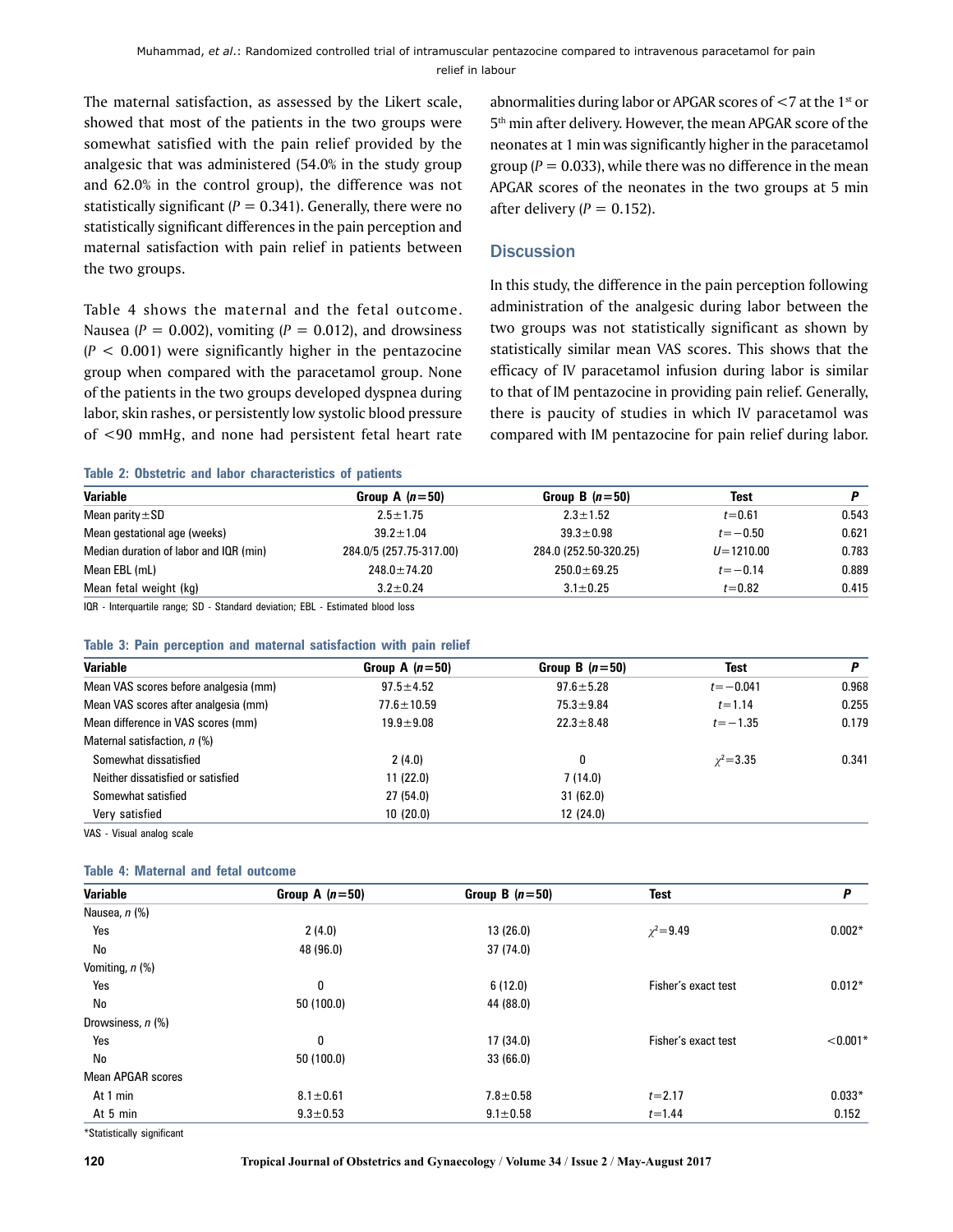However, other studies have compared the analgesic efficacy of IV paracetamol to other opiates or placebo in labor. The analgesic efficacy of IV paracetamol infusion in labor has been found to be superior to placebo, IM pethidine, and tramadol in different studies but comparable to that of IV pethidine.[11-14] The analgesic efficacy of IV paracetamol in labor was comparable to that of IM pentazocine probably because of the pharmacology of IV paracetamol. When administered intravenously, its onset of action is 5 min which is faster than the  $15-20$  min for IM pentazocine.<sup>[16,17]</sup> It also has a longer duration of action than IM pentazocine (4–6 h compared with 3 h).<sup>[16,17]</sup> Furthermore, IV administration of paracetamol avoids the first-pass effect in the liver and leads to higher tissue concentrations of the drug, possibly enhancing its analgesic effect.[18]

These drugs reduced pain during labor, but not as much as epidural analgesia.<sup>[19]</sup> Epidural analgesia has the following advantages, provides superior pain relief in first and second stages of labor, facilitates patient cooperation during labor and delivery, provides anesthesia for episiotomy and instrumental delivery, allows extension of anesthesia for caesarean delivery and avoids opioid-induced maternal and neonatal respiratory depression from IV opioids. Besides providing analgesia in labor epidural analgesia may facilitate atraumatic vaginal delivery of twins, preterm neonates, and neonates with breech presentation. It also helps control blood pressure in women with preeclampsia by alleviating labor pain, and it blunts the hemodynamic effects of uterine contractions and the associated pain response in patients with other medical complications.<sup>[19]</sup>

The maternal satisfaction with labor analgesia, as assessed by the Likert scale in the two groups, showed no statistically significant difference. There is paucity of studies in which maternal satisfaction with pain relief in labor was studied using IV paracetamol and IM pentazocine. The similar maternal satisfaction rates in the two groups obtained in this study is in contrast with the findings from a Cochrane review, in which maternal satisfaction with labor pain relief was compared as a secondary outcome measure between opioid and nonopioid analgesics.<sup>[20]</sup> In that study, women who had nonopioid analgesics were less likely to be satisfied with pain relief compared with women who had opioids.[20] This contrast may be because the majority of studies included in that review were conducted over 30 years ago and the studies were at unclear risk of bias as noted by the authors of the review.[19] Furthermore, the nonopioid analgesics used in the studies were nonsteroidal anti-inflammatory drugs, and none used IV paracetamol infusion. In both arm of this study, significant proportion of the subjects (54% and 62%) was somewhat satisfied with the pain relief achieved with the

IV paracetamol and the IM pentazocine, this implied that the efficacy of both agents studied is not excellent.

Maternal nausea, vomiting, and drowsiness all occurred more frequently in the pentazocine group than in the paracetamol group. None of the patients in either group developed dyspnea during labor, skin rashes, or low systolic blood pressure below 90 mmHg. This is similar to the findings in one study in which IV paracetamol was compared with IV pethidine.<sup>[12]</sup> The study showed 64% of the patients in the pethidine group developed maternal adverse effects such as vomiting, dizziness, and blurring of vision, while none of the patients in the paracetamol group developed these complications.[12] In another study, maternal adverse effects were compared between patients who received IV paracetamol and a placebo, and none of the patients who received paracetamol developed any maternal adverse effects.<sup>[13]</sup> The findings from these studies further confirmed the safety and tolerability of paracetamol. Other studies, however, did not find any significant difference in the occurrence of adverse maternal side effects when IV paracetamol was used compared with other opiates for labor analgesia.[11,14] In one of these studies where IV paracetamol and IM pethidine were used, they reported no difference in the rate of adverse maternal side effects.<sup>[11]</sup> This was most likely because all patients in that study received IV promethazine and IV hyoscine before randomization and administration of the analgesic, and this could have reduced the incidence of nausea and vomiting in the pethidine group. Furthermore, the overall complication rates were reported in that study; the incidence of each of the complications was not mentioned; and rate of each of these complications were not compared between the two groups. Furthermore, the study did not report on the rate of dizziness or drowsiness among the patients, which could be expected to be higher in the pethidine group due to synergistic effect of pethidine and pentazocine that could worsen maternal drowsiness, and therefore potentially increase the rate of maternal adverse effects in the pethidine group. Another study in which IV paracetamol was compared with IM tramadol for pain relief in labor also reported no significant difference in the rates of maternal adverse effects between the two groups.[14] The higher incidence of nausea and vomiting in the pentazocine group was due to the opiate effect of pentazocine. The exact mechanism by which it causes these symptoms is unknown, but it is thought to be through direct stimulation of the chemoreceptor trigger zone, increased vestibular sensitivity, and delayed gastric emptying.<sup>[21]</sup> Paracetamol does not have these effects due to different mechanisms of action.[22-25] Furthermore, pentazocine was associated with higher incidence of drowsiness because it inhibits the ascending pain pathways, which causes alteration in response to pain,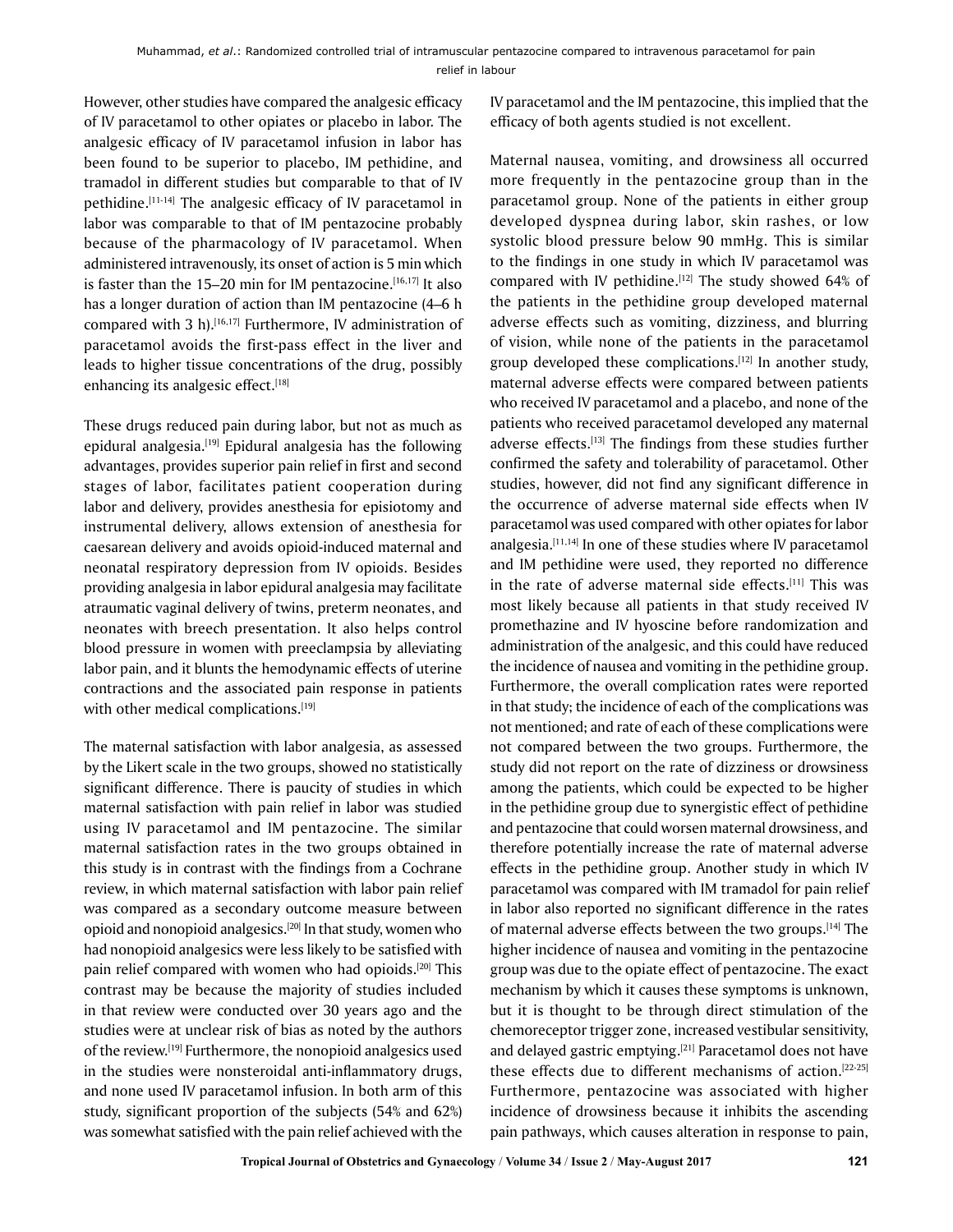producing analgesia, and sedation.<sup>[16]</sup> Again, paracetamol is not associated with sedation due to its different mechanisms of action.

None of the fetuses in the two groups developed persistent fetal heart rate abnormalities during labor. Furthermore, none of the neonates in the two groups had an APGAR score <7 in the  $1<sup>st</sup>$  or  $5<sup>th</sup>$  min after delivery. However, the mean APGAR score at 1 min though it was above 7 was significantly lower in the pentazocine group than in the paracetamol group. There was no significant difference in the mean APGAR score of the neonates 5 min after delivery in the two groups. This is similar to the findings in a similar study in which IV paracetamol and IV pethidine were used.<sup>[12]</sup> They also found a significantly lower mean  $1<sup>st</sup>$  min APGAR score in the pethidine group compared to the paracetamol group, but there was no significant difference in the mean 5<sup>th</sup> min APGAR scores between the two groups.[12] Other studies found no difference in the mean APGAR scores of the neonates both at 1 min and at 5 min between the two groups when IV paracetamol was compared with other opiates or placebo.[11,13,14] The 1 min APGAR score is a reflection of how well the baby tolerated the birthing process and the *in utero* environment while the 5 min APGAR score reflects how well the baby is doing after birth following resuscitation. Opiates cross the placental barrier and can cause respiratory depression in the neonate after birth, and this could explain the lower mean  $1<sup>st</sup>$  min APGAR score in the pentazocine group.<sup>[6]</sup> Paracetamol, though it also crosses the placenta barrier, has not been shown to have any adverse effect on the fetus when used in standard dose in healthy pregnant women at term.<sup>[26]</sup>

# **Conclusion**

In conclusion, this study showed that the efficacy of IV paracetamol was comparable to that of IM pentazocine for pain relief during normal labor. Furthermore, the maternal satisfaction with pain relief during labor was similar when IV paracetamol was compared with IM pentazocine. However, IV paracetamol was associated with significantly lower maternal adverse effects and significantly higher APGAR scores at 1 min after delivery though the APGAR scores at 5 min after delivery were similar to those obtained following administration of IM pentazocine. These findings show that IV paracetamol is not only as effective as IM pentazocine in providing pain relief in labor but also safer for the mother and the baby.

# Limitations

Pain perception and maternal satisfaction were difficult to measure because they are subjective. Furthermore, confounding factors such as maternal anxiety, which could have influenced pain perception, could not be controlled for.

# Financial support and sponsorship

Nil.

# Conflicts of interest

There are no conflicts of interest.

# **References**

- 1. Audu B, Yahaya U, Bukar M, El-Nafaty A, Abdullahi H, Kyari O. Desire for pain relief in labour in Northeastern Nigeria. J Public Health Epidemiol 2009;1:53-7.
- 2. Wong CA. Advances in labor analgesia. Int J Womens Health 2010;1:139-54.
- 3. Soet JE, Brack GA, DiIorio C. Prevalence and predictors of women's experience of psychological trauma during childbirth. Birth 2003;30:36-46.
- 4. Jones L, Othman M, Dowswell T, Alfirevic Z, Gates S, Newburn M, *et al*. Pain management for women in Labour: An overview of systematic reviews. Cochrane Database Syst Rev 2012;(3):CD009234.
- 5. Anim-Somuah M, Smyth R, Howell C. Epidural versus nonepidural or no analgesia in labour. Cochrane Database Syst Rev 2005;19(40;CD000331.
- 6. Ullman R, Smyth LA, Burns E, Mori R, Dowswell T. Parenteral opiods for maternal pain relief. Cochrane Database Syst Rev 2010;(9):CD007396.
- 7. Tzortzopoulou A, Mc Nicol ED, Cepeda MS, Francia MB, Farhat T, Schumann R. Single dose intravenous propacetamol or intravenous paracetamol for post operative pain. Cochrane Database Syst Rev 2011;(10);CD007126.
- 8. Penney G. Treatment of pain during medical abortion. Contraception 2006;74:45-7.
- 9. Kiliçaslan A, Tuncer S, Yüceaktas A, Uyar M, Reisli R. The effects of intravenous paracetamol on postoperative analgesia and tramadol consumption in cesarean operations. Agri 2010;22:7-12.
- 10. Foroughipour A, Firuzeh F, Ghahiri A, Norbakhsh V, Heidari T. The effect of perineal control with hands-on and hand-poised methods on perineal trauma and delivery outcome. J Res Med Sci 2011;16:1040-6.
- 11. Abdollahi MH, Mojibian M, Pishgahi A, Mallah F, Dareshiri S, Mohammadi S, *et al.* Intravenous paracetamol versus intramuscular pethidine in relief of labour pain in primigravid women. Niger Med J 2014;55:54-7.
- 12. Elbohoty AE, Abd-Elrazek H, Abd-El-Gawad M, Salama F, El-Shorbagy M, Abd-El-Maeboud KH. Intravenous infusion of paracetamol versus intravenous pethidine as an intrapartum analgesic in the first stage of labor. Int J Gynaecol Obstet 2012;118:7‑10.
- 13. Abd-El-Maeboud KH, Elbohoty AE, Mohammed WE, Elgamel HM, Ali WA. Intravenous infusion of paracetamol for intrapartum analgesia. J Obstet Gynaecol Res 2014;40:2152-7.
- 14. Lallar M, Anam HU, Nandal R, Singh SP, Katyal S. Intravenous paracetamol infusion versus intramuscular tramadol as an intrapartum labor analgesic. J Obstet Gynaecol India 2015;65:17-22.
- 15. Zhong B. How to calculate sample size in randomized controlled trial? J Thorac Dis 2009;1:51-4.
- 16. Pentazocine Hydrochloride Prescribing Information. Version2.0.Available from: http://www.druglib.com/druginfo/talwin/description\_ pharmacology/. [Last accessed on 2014 Jun 10].
- 17. Woo A. intravenous Paracetamol. Available from: http://www. anaesthesiologyUK.Com. [Last accessed on 2014 Jun 10].
- 18. Jahr JS, Lee VK. Intravenous acetaminophen. Anesthesiol Clin